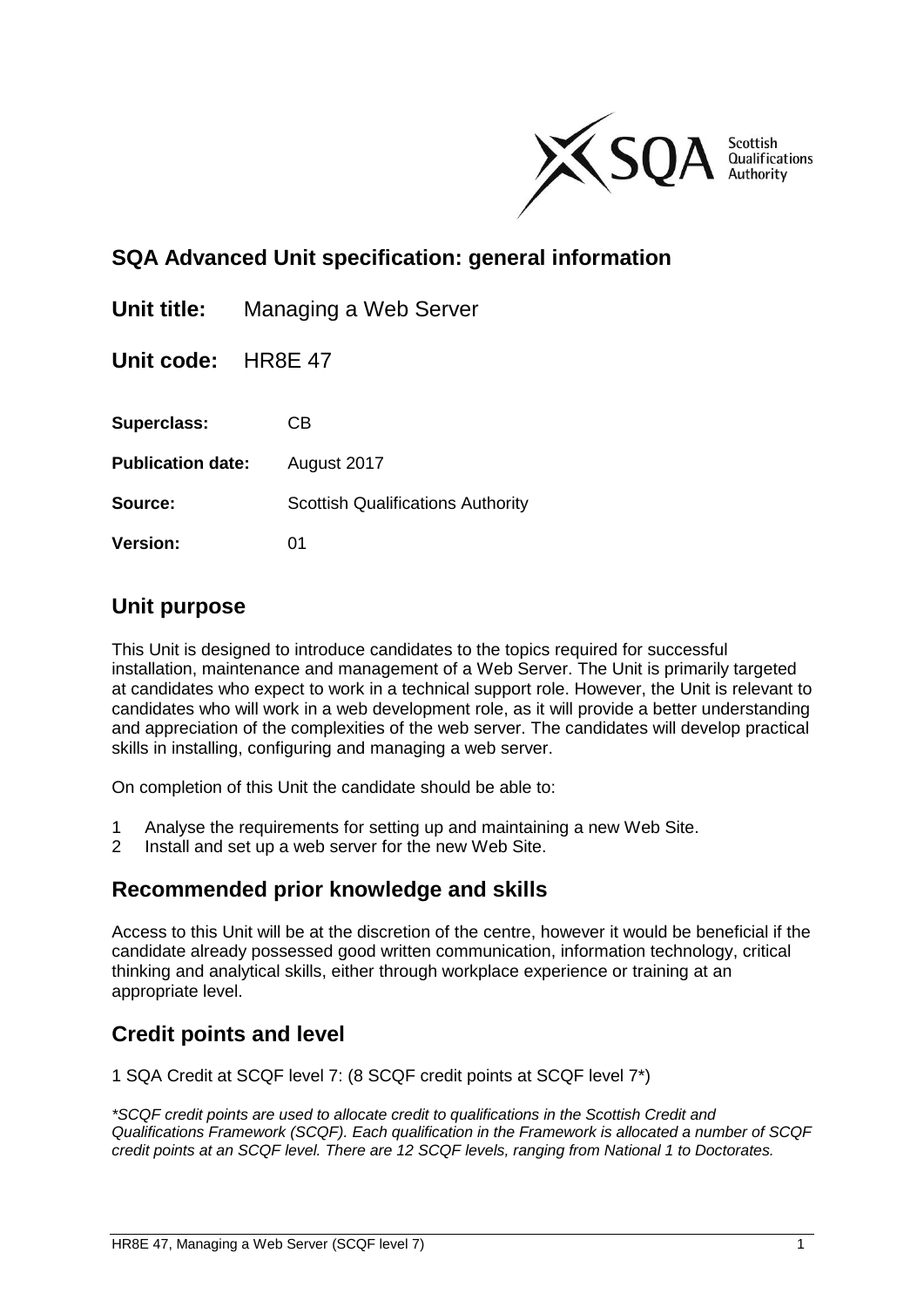# **Core Skills**

Opportunities to develop aspects of Core Skills are highlighted in the Support Notes of this Unit specification.

There is no automatic certification of Core Skills or Core Skill components in this Unit.

# **Context for delivery**

If this Unit is delivered as part of a Group Award, it is recommended that it should be taught and assessed within the subject area of the Group Award to which it contributes.

This Unit is suitable for candidates undertaking any of the following Group Awards:

SQA Advanced Certificate in Computing SQA Advanced Diploma in Computing SQA Advanced Diploma in Computing: Software Development SQA Advanced Diploma in Computing: Networking SQA Advanced Diploma in Computing: Technical Support.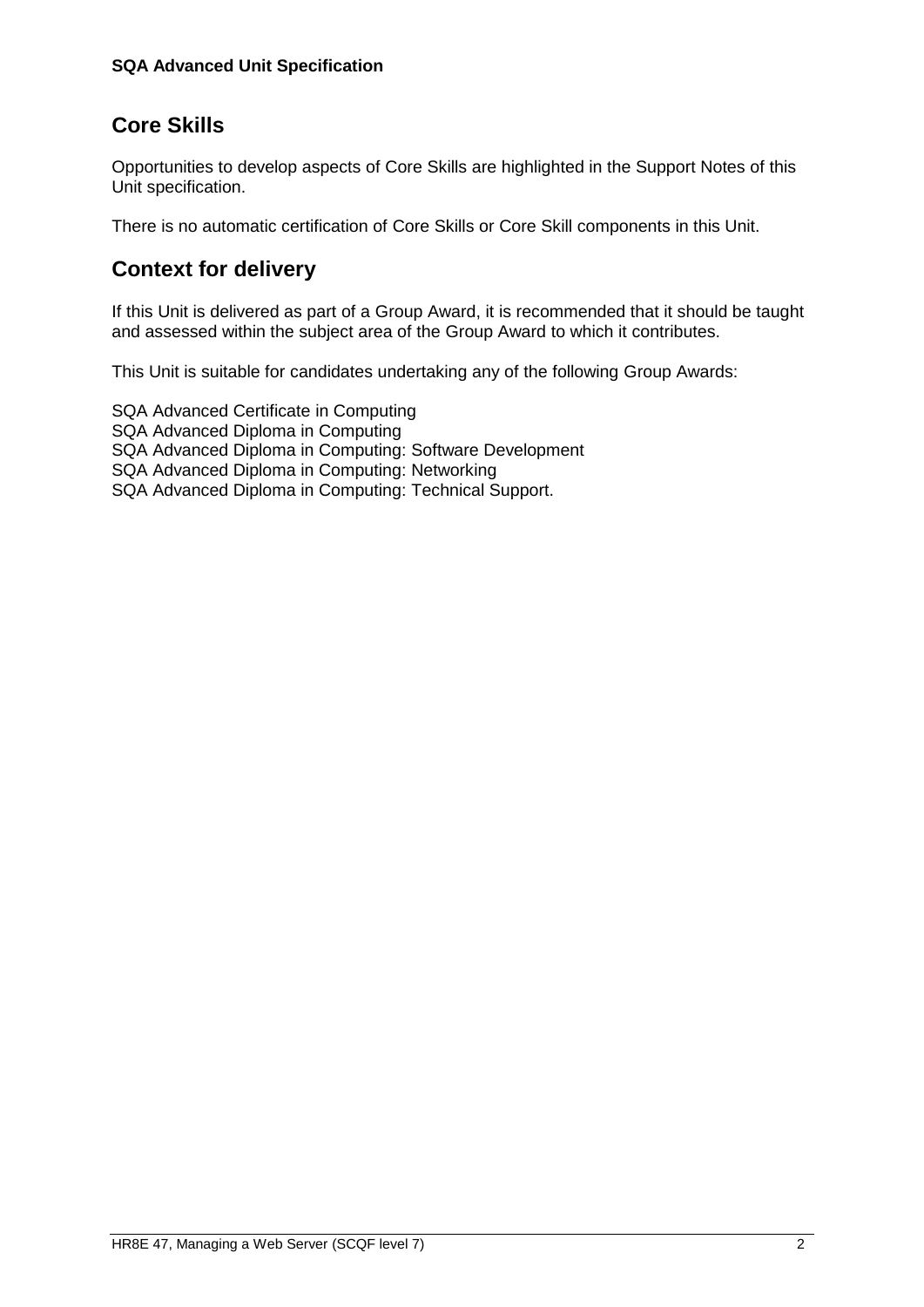## **Unit specification: statement of standards**

**Unit title:** Managing a Web Server

### **Unit code:** HR8E 47

The sections of the Unit stating the Outcomes, Knowledge and/or Skills, and Evidence Requirements are mandatory.

Where evidence for Outcomes is assessed on a sample basis, the whole of the content listed in the Knowledge and/or Skills section must be taught and available for assessment. Candidates should not know in advance the items on which they will be assessed and different items should be sampled on each assessment occasion.

## **Outcome 1**

Analyse the requirements for setting up and maintaining a new Web Site.

#### **Knowledge and/or Skills**

- Devise and organise the web server directory structure
- Analyse and specify the hardware requirements of server software
- Operating system to be used
- Features available in the web server
- Configuration options available for the selected server

#### **Evidence Requirements**

Candidates will need to provide evidence to demonstrate their Knowledge and/or Skills by showing that they can:

Produce a report of approximately 500 words. The candidate is required to analyse and specify all five knowledge and skills topics above. This may be based on a case study. A different case study must be used on each assessment occasion.

## **Outcome 2**

Install and set up a web server for the new Web Site.

#### **Knowledge and/or Skills**

- Install the web server software
- Manage the web server
- Backup the web server
- Set up appropriate file/directory/container permissions
- Configure multiple user domains
- Configure the web server software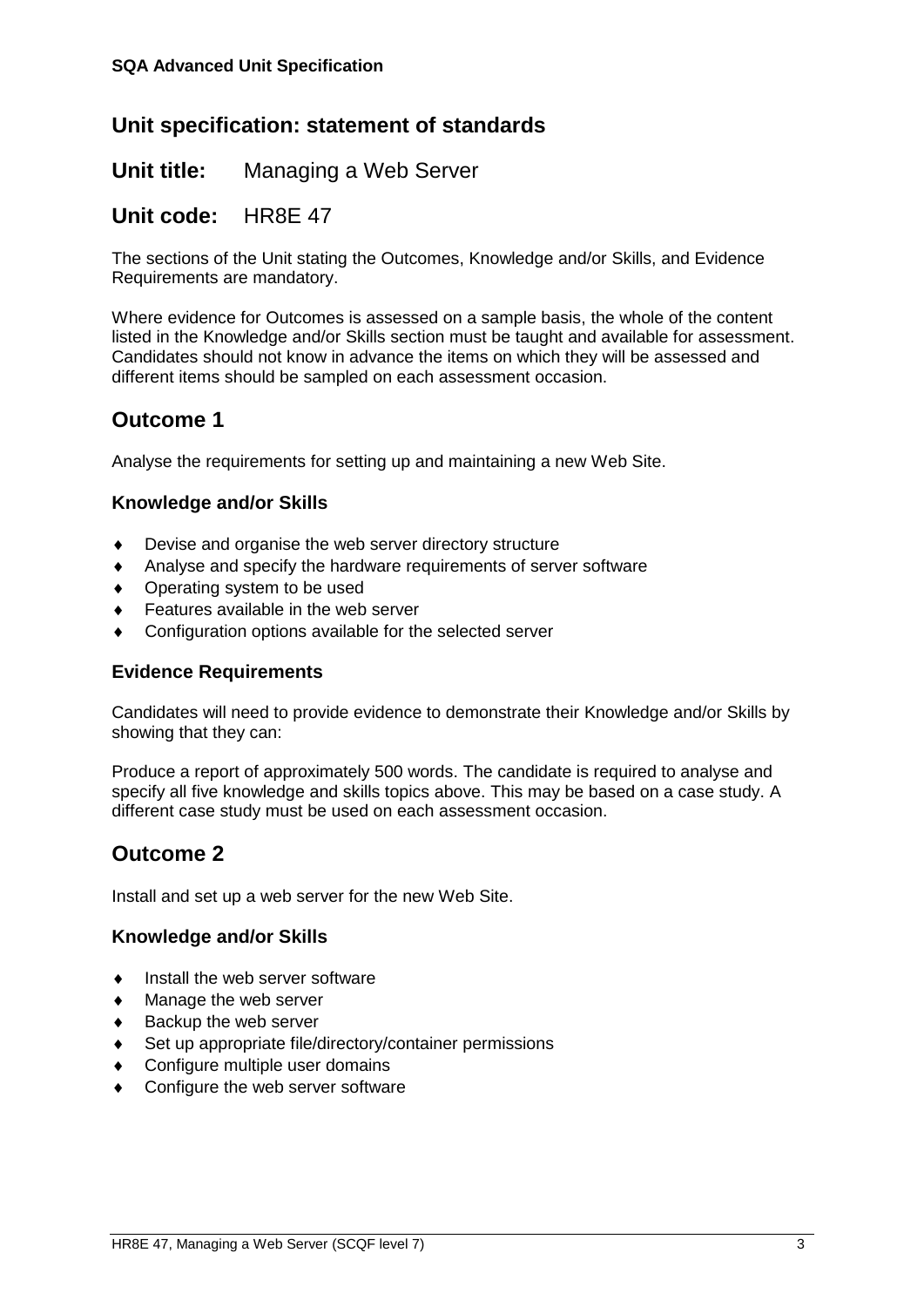#### **SQA Advanced Unit Specification**

#### **Evidence Requirements**

Candidates will need to provide evidence to demonstrate their Knowledge and/or Skills by showing that they can successfully complete the following requirements to install and set up a web server for the new website:

- Produce an observation checklist and listings/printouts/screenshots of any changes made to configuration scripts as appropriate.
- Install and configure web server software including:
	- 1 the server root directory
	- 2 the document root directory
	- 3 the script root directory
	- 4 the port address.
- ◆ Set appropriate file system permissions for webmasters of each site.
- Ensure the document tree structure has been created and organised appropriately and effectively.
- Web server management has been carried out effectively. The candidate must produce evidence showing:
	- 1 allowing/denying access to all or some of the directories, to web bots and unauthorised users.
	- 2 allowing for virtual web sites using IP aliasing, or adding virtual websites using name based aliasing.
	- 3 monitoring file sizes.
- Web server has been backed up on at least two occasions.
- Indication of any changes made to the server is given along with a brief explanation for making the changes.
- Multiple web sites or three virtual web sites have been implemented on at least one occasion.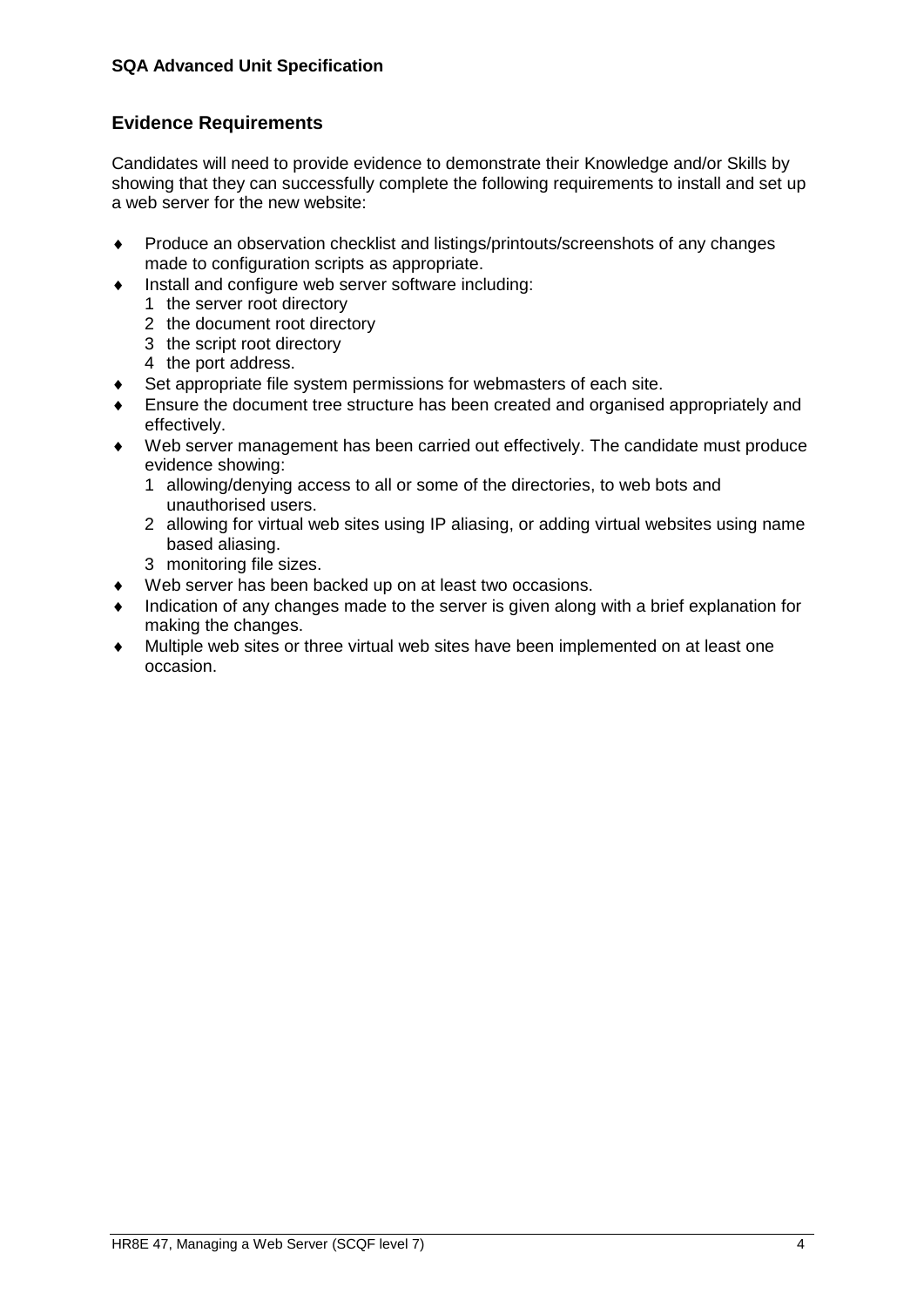## **Unit specification: support notes**

### **Unit title:** Managing a Web Server

This part of the Unit specification is offered as guidance. The support notes are not mandatory.

While the exact time allocated to this Unit is at the discretion of the centre, the notional design length is 40 hours.

### **Guidance on the content and context for this Unit**

This Unit has been devised with the aim of making the candidate aware of the issues that surround installing, configuring, and managing a web server. The idea of the Unit is to instil into the candidate that there are many choices and decisions to be made before embarking down the road of installing and running a web server.

The first Outcome should make the candidate aware that there is a plethora of web server software available covering the different operating systems platforms. Although most web servers today vary very little there are some key issues, which the web server software should accommodate.

The first Outcome also raises issues about IP based domains and Name based domains. The features and configuration options need to be understood in relation to the two types of hosting available.

The main emphasis in assessment should be directed to:

- Analysing the customer's requirements and designing an appropriate and scalable web server directory structure.
- Specifying the hardware requirements of server software include: processor, RAM, hard disk size, connection speed including ADSL, SDSL, ISDN, T1, T2 and T3.
- Discussing the issues with web servers and operating systems in general and with specific operating systems. Thus candidates should appreciate the issues faced by Windows systems, Linux/Unix systems, Mac Systems etc.
- Discussing the features available within the selected web server include: support for multiple sites with one IP, support for multiple IP's, the latest Internet standards and the programming/scripting environments supported.
- Discussing the configuration options including: local administration, remote administration and Web-based administration.

Outcome 2 requires the candidate to install and configure server software. Having done this, the candidate will then face the challenge of implementing their designed directory structure, and creating multiple user domains.

Web servers potentially host multiple sites therefore it is important that a sensible and robust document tree structure is devised and implemented, building on the theory aspects from Outcome 1. The structure must be capable of growing with the needs of the server as well as being easy to maintain. There are many aspects of a web site that need to be considered, such as where will all the graphics files be stored or where will the script files reside?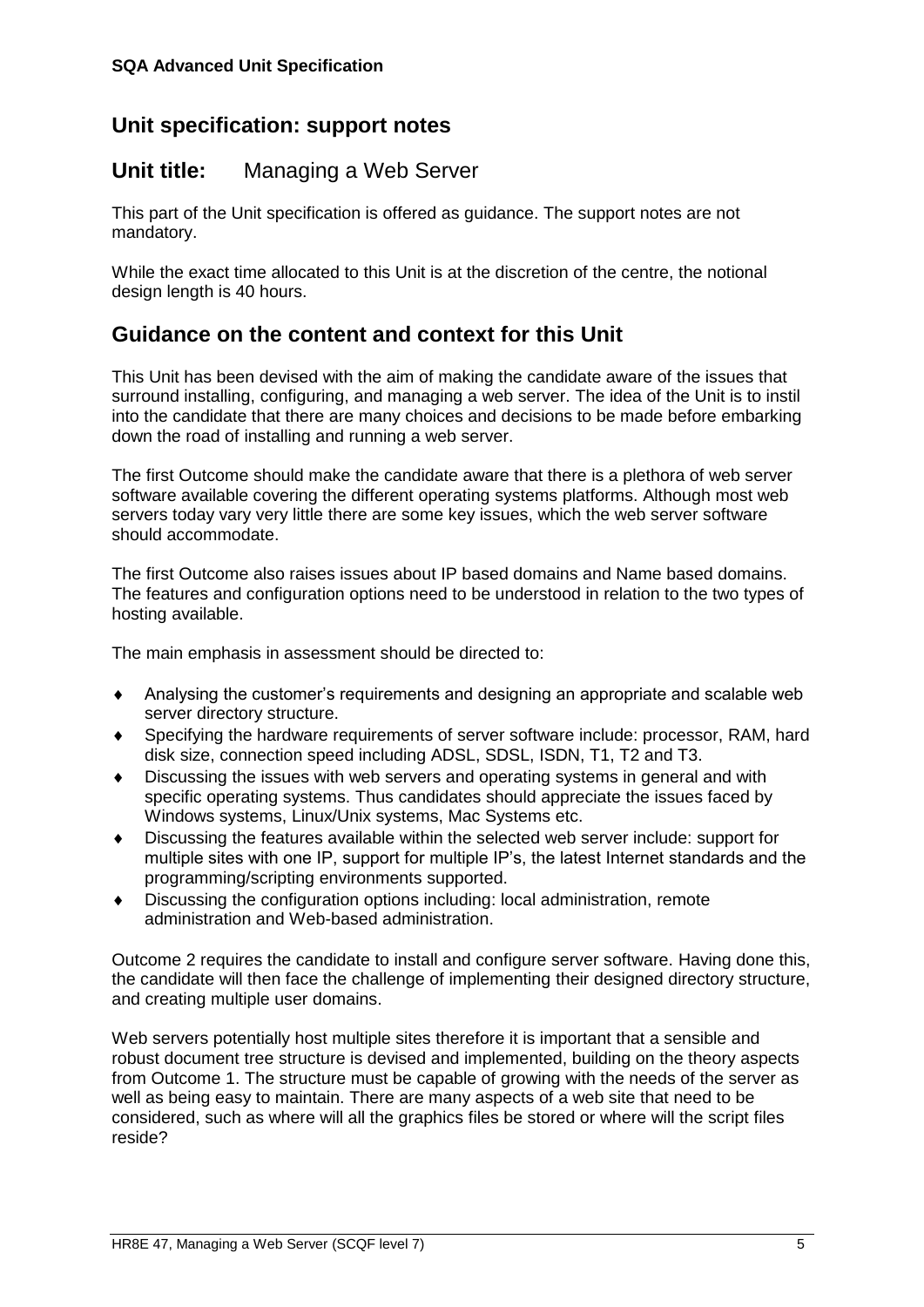#### **SQA Advanced Unit Specification**

It is very important that folders and directories residing on the server are themselves properly secured through the use of file permissions. This has major repercussions for the structure of the document tree. Depending on the operating system, file permissions operate on an inheritance basis, so careful planning is required before implementing.

Candidates will also have to back up their web server and thought needs to be given on the appropriate method of achieving this on a defined schedule basis.

**NOTE**: The choice and selection of the Operating system may be specified by the candidate or may be dictated by the facilities available. However, the candidate needs to understand that there are different issues depending upon the selected Operating system.

### **Guidance on the delivery of this Unit**

This Unit has a theoretical component. Outcome 1 will require the candidate to complete a significant amount of analysis, research and design before selecting the appropriate solution based on the customer needs.

Outcome 2 is practical and will require the candidate to install, configure, test etc. the appropriate solution produced from Outcome 1.

While the exact time allocated to this Unit is at the discretion of the centre, the notional design length is 40 hours. A suggested allocation of time is:

| Analysing customer requirements              | 5 hours  |
|----------------------------------------------|----------|
| Designing web structure                      | 5 hours  |
| Production of report                         | 5 hours  |
| Installation and configuration of web server | 15 hours |
| Testing, backup etc                          | 5 hours  |
| Finalising documentation                     | 5 hours  |

### **Guidance on the assessment of this Unit**

#### **Outcome 1**

Analyse the requirements for setting up and maintaining a new Web Site.

It is envisaged that Outcome 1 will be carried out first, giving the candidate a solid foundation to work from before tackling the practical assessments for Outcomes 2. It is intended that the candidate uses Outcome 1 to research the software, hardware, security and performance issues involved when setting up a web server. The lecturer should direct the candidate to research various areas but with the minimum of intervention. The material should provide plenty of scope for group or classroom discussion. This Outcome can be assessed by means of a report of approximately 500 words. This may be based on a care study. A different case study must be used on each assessment occasion.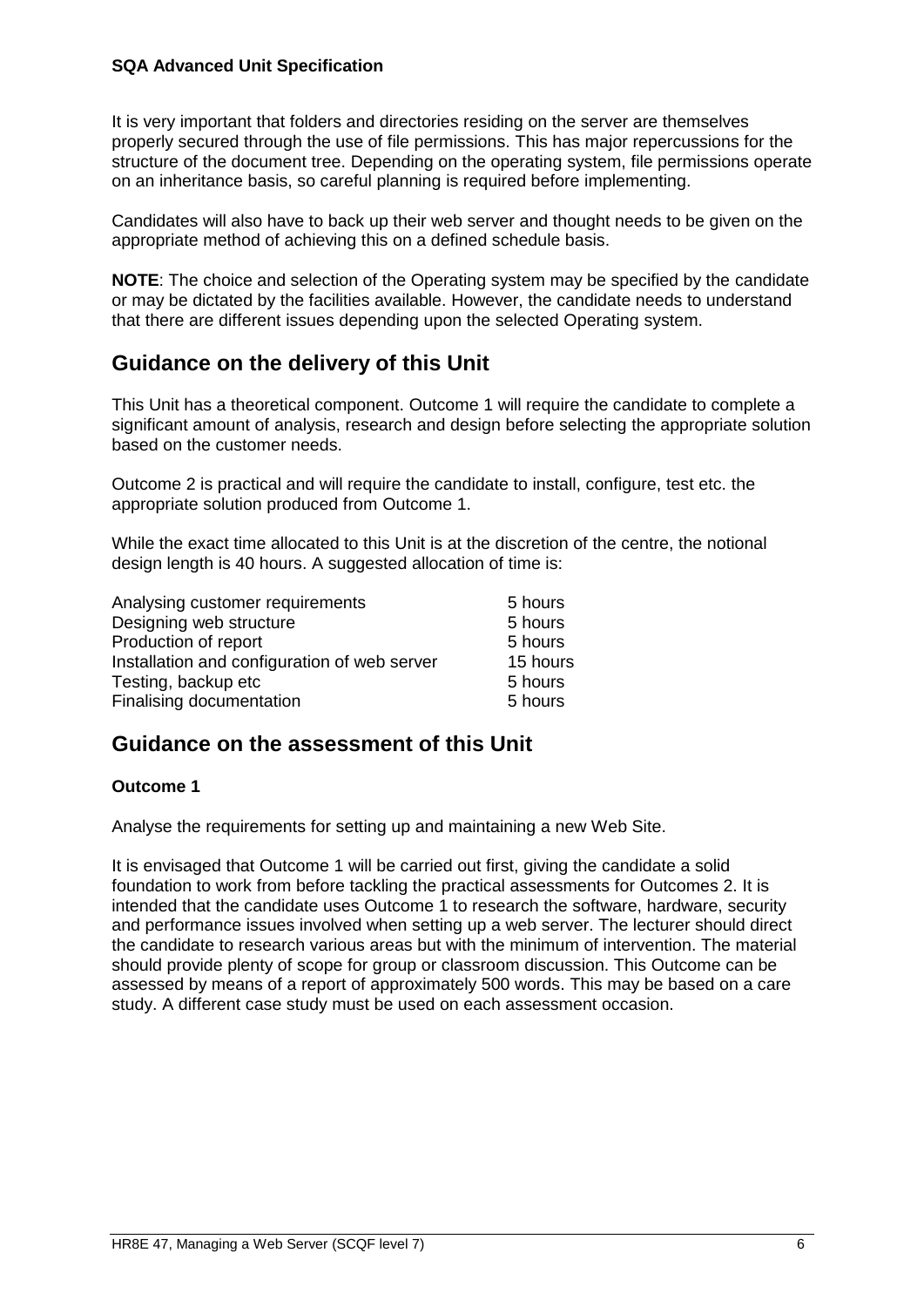#### **SQA Advanced Unit Specification**

#### **Outcome 2**

Install and set up a web server for the new Web Site.

*For Outcome 2 it would be desirable for the candidate to get an extended run of time in which to monitor, and configure his/her web server.* 

Two individual assessments could be used to assess this Unit, however, careful planning could facilitate the production of one assessment similar to the example given below that would cover the entire Unit. This may be based around a scenario whereby the candidate takes on a consultancy role for a company wishing to set up a web server and a number of sites for their various subsidiaries. This would involve using Outcome 1 as a consultation document that would be used to explain to the company by answering the sampled topics, the various issues involved in setting up such a venture. Outcomes 2 would be a natural progression to the implementation, configuration and maintenance stages.

*Belmont Media Centres (BMC) wish to have a presence on the web. They require a web site for the parent company DMG and two further web sites for their subsidiary companies. Stornoway Media, that specialise in the production of local newspapers, and DVD Rewind, who specialise in the production and resale of CD's and DVD's. The sites will be hosted on the same server but accessed by the use of different URL's. Another subsidiary, dealing with technical support may also be looking at their own web site which would be some a public blog/FAQ facility. As a knowledgeable individual in this field you have been hired to perform the following tasks:* 

- *Specify the hardware and software required. Taking into account the needs of the organisation, their web connection and also allowing for remote web configuration and maintenance access.*
- *Install the web server software, configuring the software as appropriate.*
- *Secure the server and directory structures as appropriate from the risk of attack, accidental damage and human error.*

*You have been retained for 6 months, until the company and subsidiary staff have become familiar with the server software, to perform regular maintenance of the server. Your tasks will include:* 

- *Backup the server and maintain a backlog.*
- *Devise and implement the document tree structure based on the parent company and its two subsidiaries.*

This partial example is given to illustrate the type of assessment that may be conducted and is offered only as an example not as an exemplar.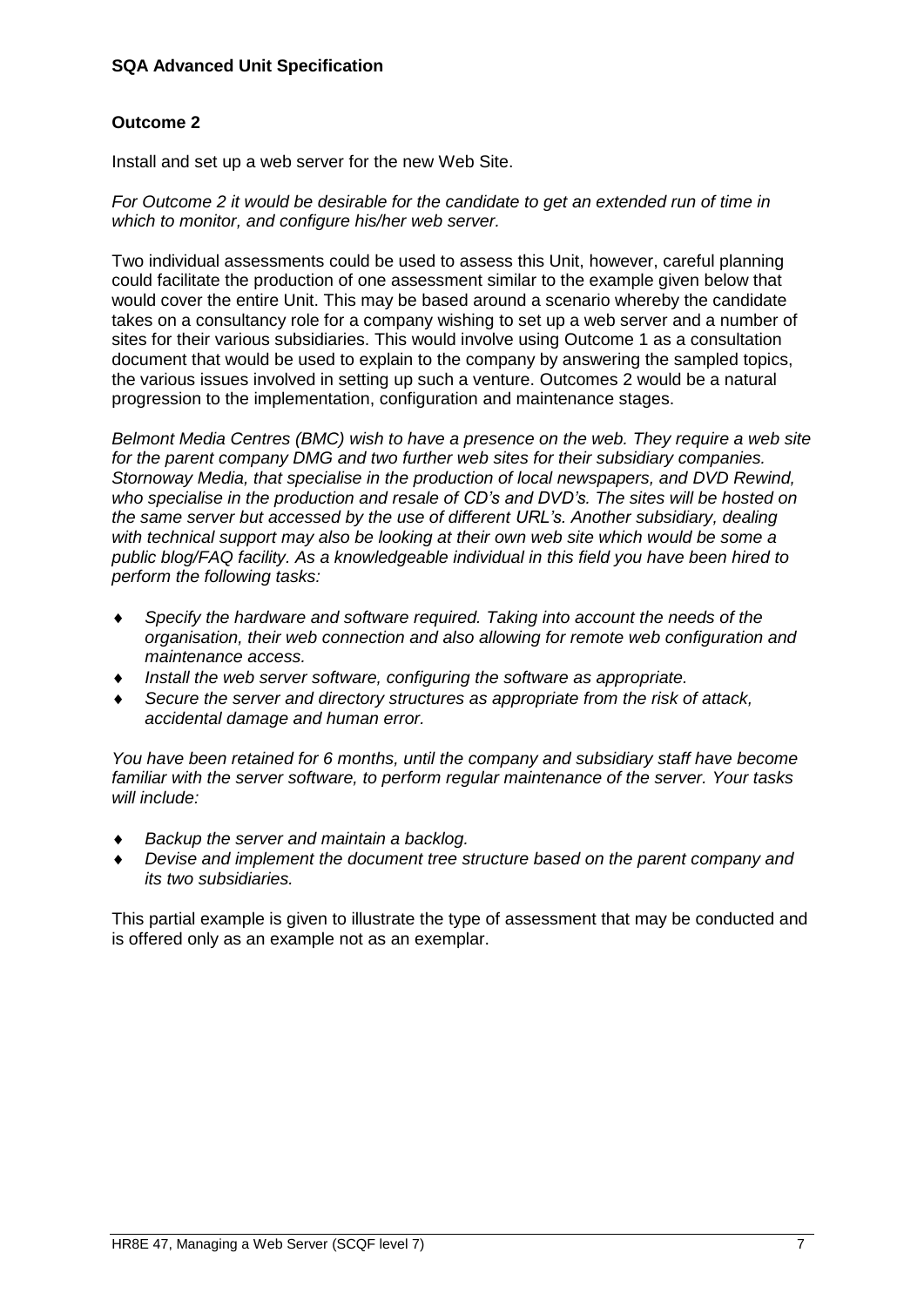# **Online and Distance Learning**

It is perfectly feasible to develop a range of blended learning material to deliver this Unit by online and distance learning means. Support for distance learners could be provided by both synchronous and asynchronous communication technologies. For the practical elements this may be carried out by utilising a virtual server, which the candidate may use for the installation, configuration and maintenance aspects of Outcome 2.

Care would need to be taken to ensure the authenticity of the assessments undertaken by online or distance learners.

### **Opportunities for the use of e-assessment**

E-assessment may be appropriate for some assessments in this Unit. By e-assessment we mean assessment which is supported by Information and Communication Technology (ICT), such as e-testing or the use of e-portfolios or social software. Centres which wish to use eassessment must ensure that the national standard is applied to all candidate evidence and that conditions of assessment as specified in the Evidence Requirements are met, regardless of the mode of gathering evidence. Further advice is available in *SQA Guidelines on Online Assessment for Further Education (AA1641, March 2003).*

# **Opportunities for developing Core Skills**

Although there is no automatic certification of Core Skills or Core Skill components in this Unit, there are opportunities for developing *ICT* and *Problem Solving* Core Skills throughout the Unit.

# **Equality and inclusion**

This unit specification has been designed to ensure that there are no unnecessary barriers to learning or assessment. The individual needs of learners should be taken into account when planning learning experiences, selecting assessment methods or considering alternative evidence.

Further advice can be found on our website [www.sqa.org.uk/assessmentarrangements.](http://www.sqa.org.uk/assessmentarrangements)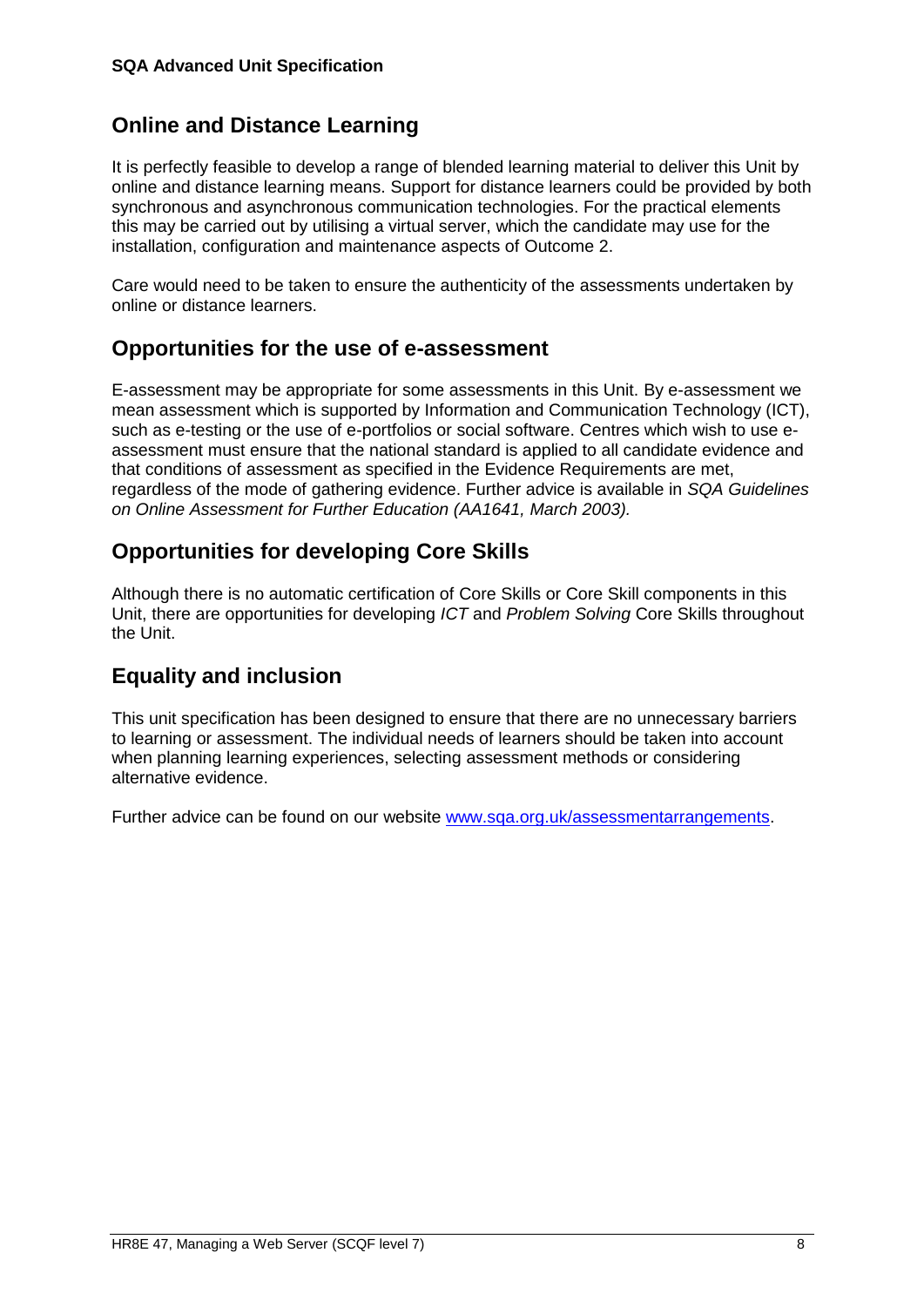## **History of changes to Unit**

| <b>Version</b> | <b>Description of change</b> | <b>Date</b> |
|----------------|------------------------------|-------------|
|                |                              |             |
|                |                              |             |
|                |                              |             |
|                |                              |             |
|                |                              |             |
|                |                              |             |
|                |                              |             |
|                |                              |             |
|                |                              |             |
|                |                              |             |

Copyright SQA 2012, 2017

This publication may be reproduced in whole or in part for educational purposes provided that no profit is derived from reproduction and that, if reproduced in part, the source is acknowledged.

SQA acknowledges the valuable contribution that Scotland's colleges have made to the development of SQA Advanced Qualifications.

**FURTHER INFORMATION**: Call SQA's Customer Contact Centre on 44 (0) 141 500 5030 or 0345 279 1000. Alternatively, complete our [Centre Feedback Form](https://www.sqa.org.uk/sqa/77338.html?id=2).